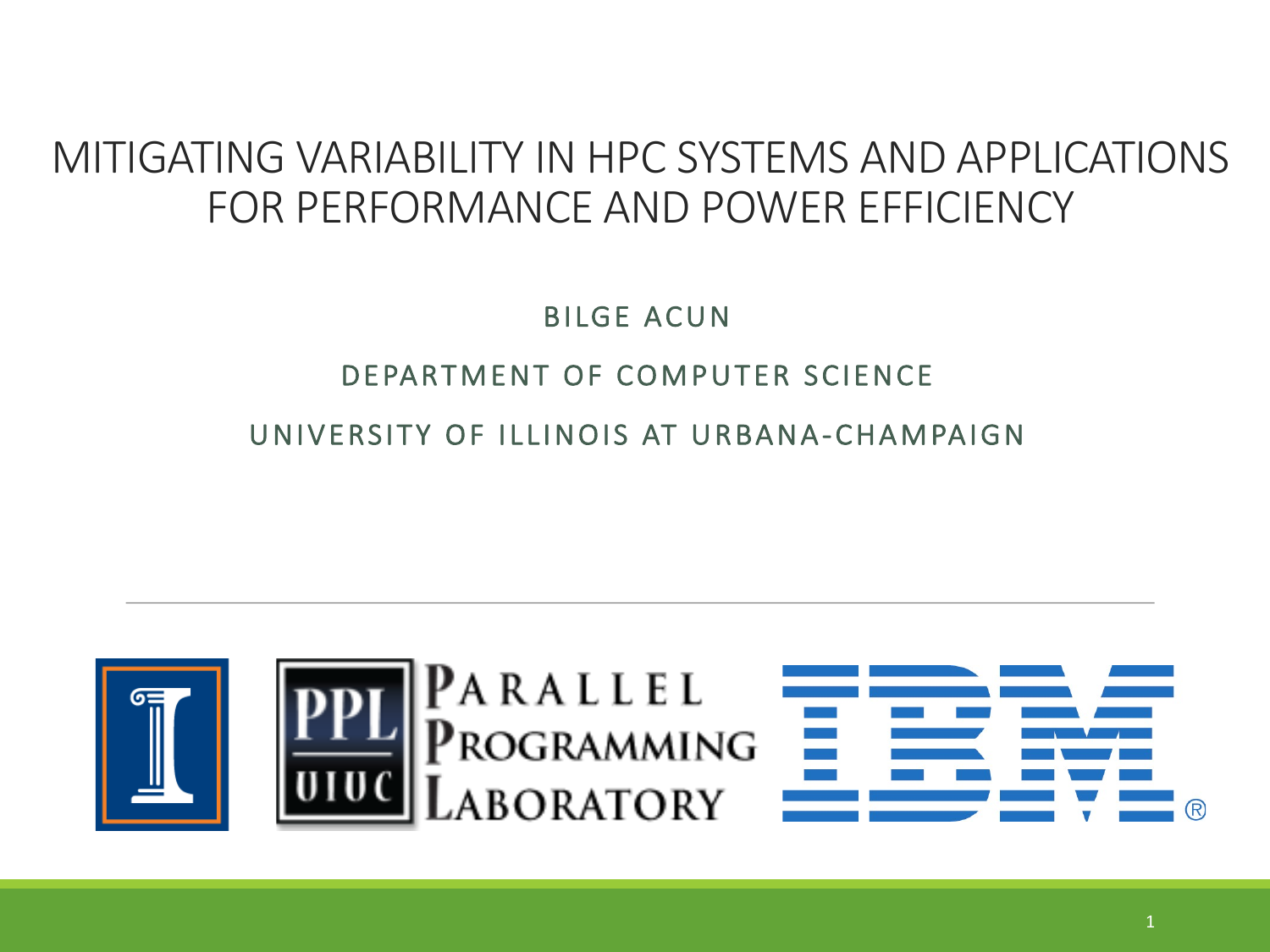## Dissertation Goal

To increase the performance and power efficiency of High Performance Computing (HPC) systems through mitigating various sources of variability without sacrificing from performance

- Analyze variability in large scale HPC systems
	- Frequency, power, temperature
- Address each of the sources of the variability
	- Via software and hardware techniques

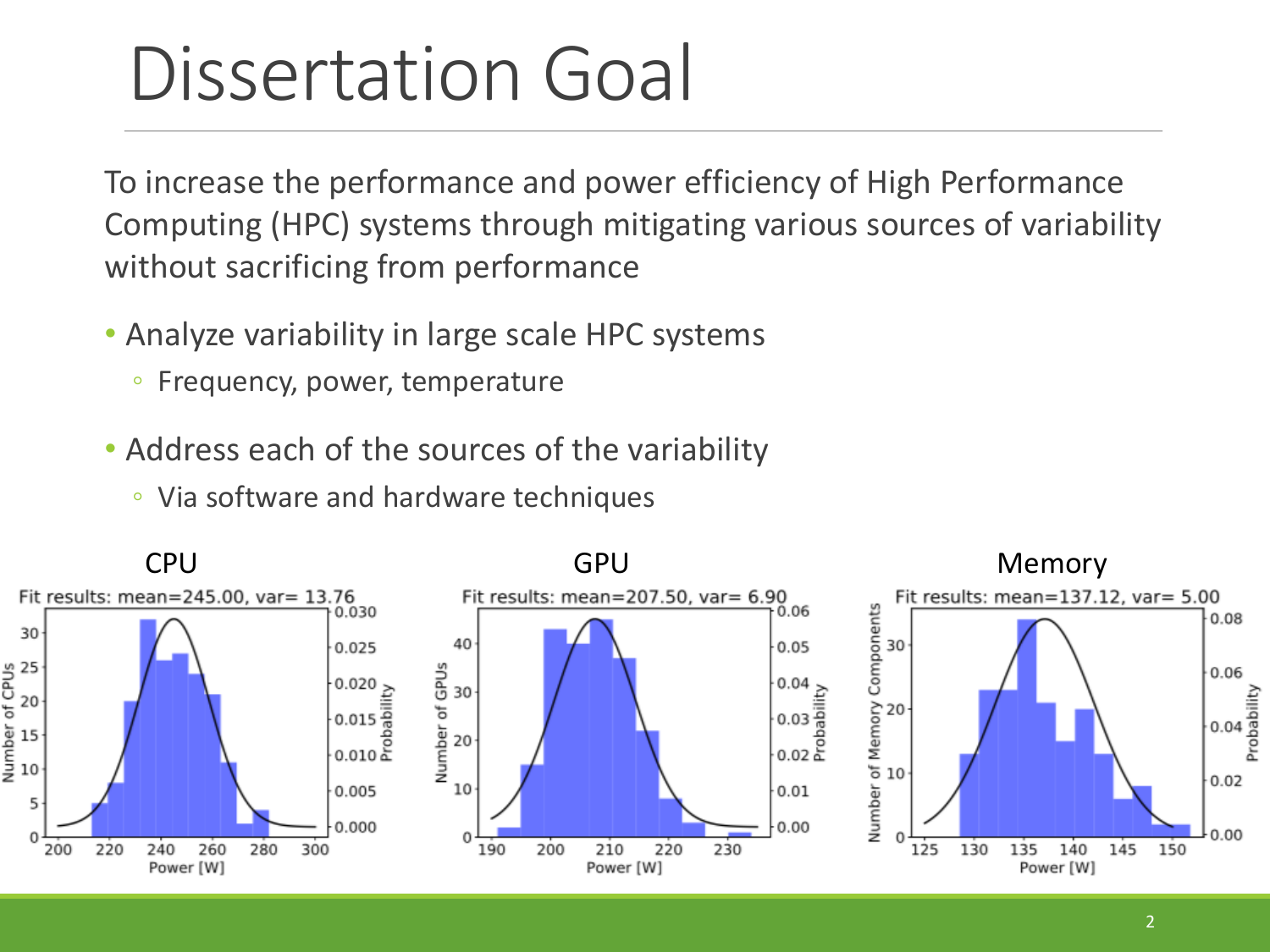## Interaction Between the Resource Manager and Energy Efficient Runtime: Charm++



**COVER FEATURE ENERGY-EFFICIENT COMPUTING** 

**ENERGY-EFFICIENT COMPUTING** 

 $\lozenge$ **IEEE** EE@icomputer society